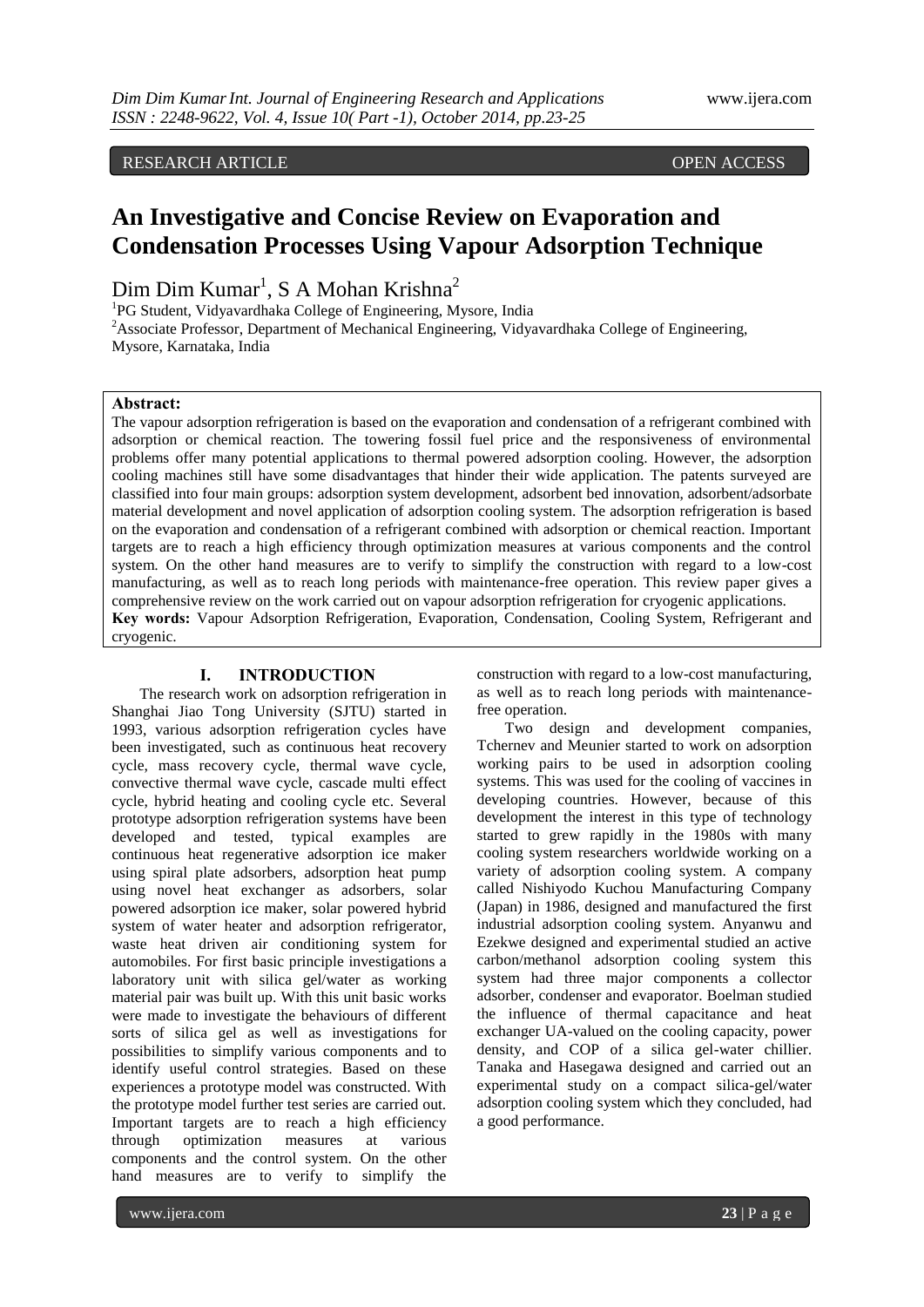#### **II. LITERATURE REVIEW**

Research regarding solid adsorption refrigeration technology has mainly focused on five themes: studying new working pairs, proposing advanced thermodynamic cycles, establishing more accurate mathematical models, modifying generator structures, and developing refrigeration systems. In this literature review of working pairs, conventional common combinations of adsorbent/adsorbate are discussed in detail. The purpose of this section of the literature review is to identify appropriate categories of working pairs for a low grade heat driven adsorption refrigeration system. The thermodynamic cycle and the generator structure are reviewed to identify the dominant cycle mechanism and the typical generator structures which will be the physical of the mathematical model.

W.S. Chang et al [1] designed and tested an adsorption cooling system with silica gel as the adsorbent and water as the adsorbate. This was experimentally studied to reduce the manufacturing costs and simplify the construction of the adsorption cooling system.

Critoph [2] patented an adsorption cooling system comprises two adsorbent beds each with an associated thermal management system. The thermal management systems are identical and consist of a circulating supply of a control fluid which passes through the adsorbent bed, a pump, a heat exchanger and an inert bed. Heat removed from the adsorbent beds by the control fluid is supplied to the inert beds and is store to be subsequently regenerated to heat the adsorbent beds in a later half of the operating cycle of the thermal compressor.

Two design and development companies, Tchernev and Meunier started work on adsorption working pairs to be used in adsorption cooling systems. This was used for the cooling of vaccines in developing countries. However, because of this development the interest in this type of technology started to grew rapidly in the 1980s with many cooling system researchers worldwide working on a variety of adsorption cooling system.

### **III. EXPERIMENTAL TECHNIQUE**

Working pairs are the essential and critical element in adsorption refrigeration systems. The requirements for appropriate working pairs and status of current research into this topic were reviewed by Wang et al (2009). Two aspects were reviewed: firstly, refrigeration performance requirements: and secondly, basic natural property requirements. In regard to the former requirements, a refrigerant should have large latent heat of vaporization and little adsorption heat so that a high COP can be achieved, while an adsorbent should have significant and varied adsorption capacity that corresponds to the temperature change, in order to generate high specific

cooling power. In investigation of common working pairs, numerous adsorbent/adsorbate combinations have been applied and compared. Most research has been done using activated carbon/methanol, activated carbon/ammonia, zeolite/water, silica gel/methanol, silica gel/water as working pairs [3].

The basic cycle consists of 4 processes namely Isosteric Heating, Isobaric desorption and condensation, Isosteric Cooling, Isobaric adsorption and evaporation. In the present research scenario, it has been decided to develop new and efficient methods of achieving refrigeration to combat the current dependence on electricity and harmful refrigerants like CFC's and HCFC's. It is intended to use waste heat from an engine or a power plant as the driving force to achieve refrigeration. The two technologies discussed are vastly different and are suitable in different situations. We are performing the preliminary tests in the Adsorption Refrigeration system and in the Thermoacoustic system we are working on achieving cooling using the loudspeaker driven system [4].

The major objective is to characterize the different adsorbent-adsorbate pairs available to determine the most suitable pair for our application. This is done by setting up the Pressure-Temperature-Concentration experiment scheduled at Cryogenic laboratory which will give us the properties of the pairs and their performance under different conditions. It will help in obtaining the variation of concentration of adsorbate adsorbed versus the adsorbent temperature for a fixed adsorbate temperature.

When designing an adsorption refrigeration system, the system of working pair is crucial since the system's thermal performance largely depends on the adsorptive properties.

In the test, the sample will be tested to obtain five isosteric curves. The purpose of carrying out the experiment is to obtain a correlation between the Pressure-Temperature-Concentration, as these are the parameters that determine the pair's adsorptive properties and help us predict the thermal performances for various ranges of temperatures. It is essential to plot a graph between  $\ln P$  (bar) vs  $\left(-\right)$ 1/T), the graph gives us a fair idea about the operating pressures and temperature range for a fixed concentration, or the variation of temperature and pressure for that concentration. It helps in determining what pair to be used for a given working temperature range and the thermal performance required. In the present research, three types of working adsorbate and adsorbent, respectively, are favoured for pairing for use in adsorption refrigeration technology: ammonia, methanol and water for adsorbate and activated carbon, silica-gel and zeolite for adsorbent [5].